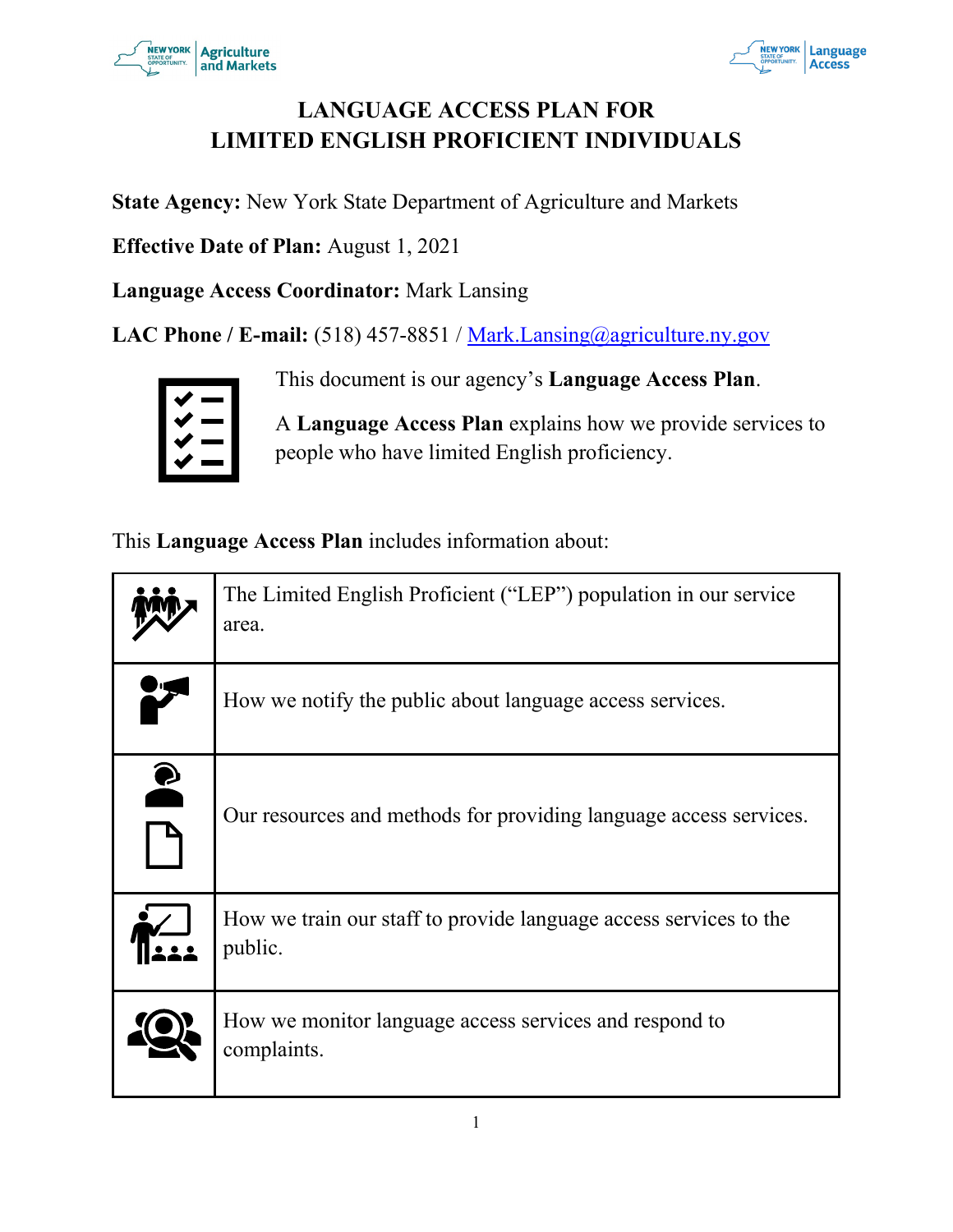



# **Table of Contents**

| PART 2 – The Limited English Proficient Population in Our Service Area4      |  |
|------------------------------------------------------------------------------|--|
| PART 3 – Public Outreach About the Availability of Language Access Services5 |  |
|                                                                              |  |
|                                                                              |  |
|                                                                              |  |
|                                                                              |  |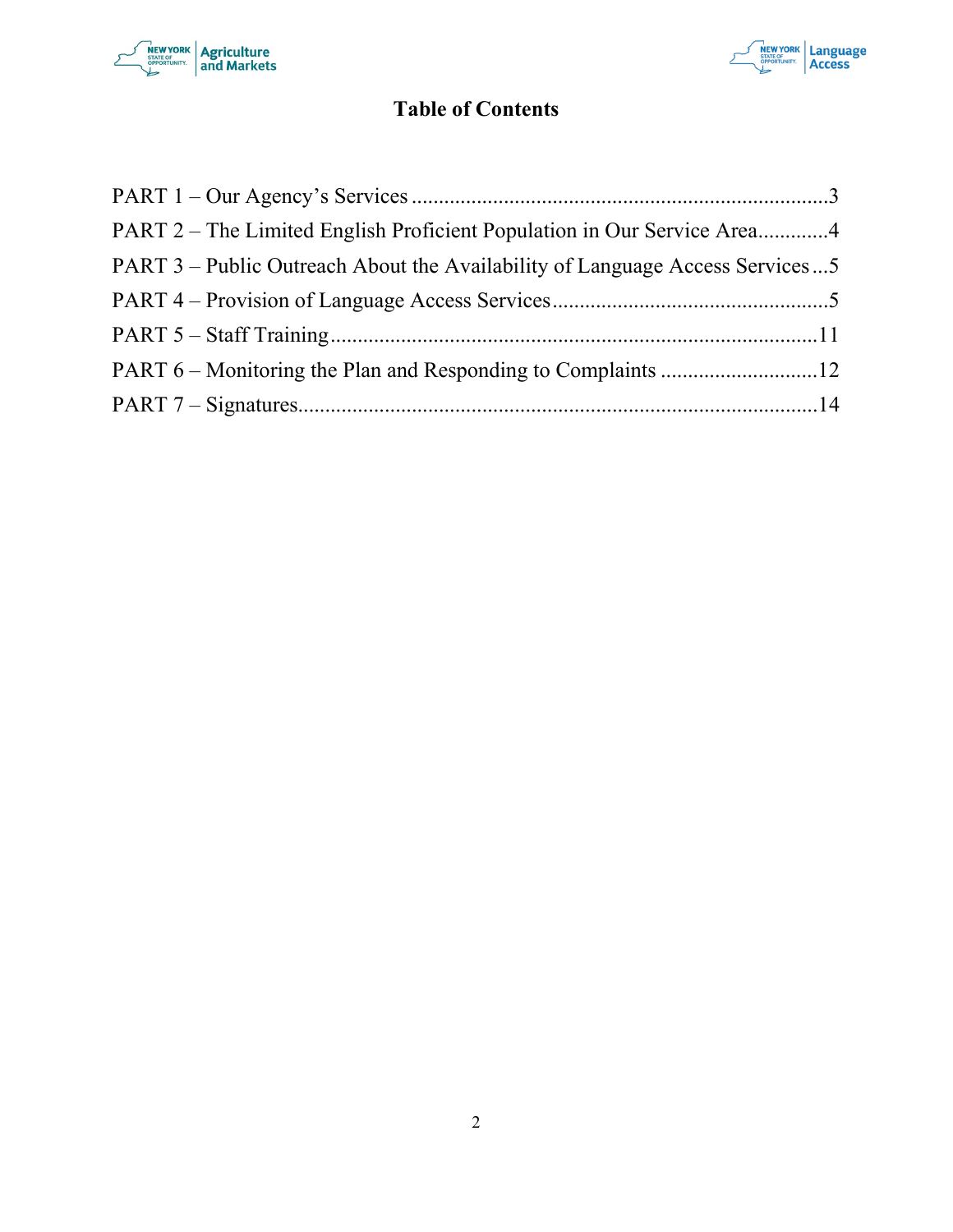



# <span id="page-2-0"></span>**PART 1 – Our Agency's Services**

**We prepared this Language Access Plan ("Plan") to comply with Executive Order No. 26, as amended by Executive Order No. 26.1, which established New York's [Statewide Language Access Policy.](https://www.ny.gov/language-access-policy) [1](#page-2-1) This Plan explains how we make sure that Limited English Proficient ("LEP") individuals have meaningful access to agency services, programs, and activities.**

**In this Plan, LEP individuals are understood as people who do not speak English as their primary language and who have a limited ability to read, speak, write, or understand English.** 

#### **Our agency's services to the public include:**

The Department of Agriculture and Markets is a regulatory agency and has contact with individuals, businesses, and organizations for regulatory enforcement, inspections, reporting, penalties, applications, licensing, permitting, renewals and certifications.

The Division of Agricultural Development works to protect and strengthen the viability of New York's food and agricultural industry by overseeing numerous economic development programs and marketing responsibilities.

The Division of Animal Industry helps control and eradicate infectious and contagious livestock and poultry diseases in New York State, and implements food safety measures at the production level.

The New York State Food Laboratory provides extensive and essential food safety and consumer protection services by testing foods for purity, wholesomeness and accurate labeling.

The Division of Food Safety and Inspection works to ensure a safe and properly labeled food supply and contributes to the orderly marketing of food and farm products in New York State.

The Division of Milk Control and Dairy Services regulates the State's dairy industry, protecting the public health and welfare while promoting an economic marketing environment that allows all segments of the dairy industry to prosper.

The Division of Plant Industry protects against the introduction of invasive plant species and facilitates the marketability of New York agricultural products within the state and for export purposes.

<span id="page-2-1"></span><sup>1</sup> For additional information about our agency's obligations to provide language access services, please visit: <https://www.ny.gov/language-access-policy>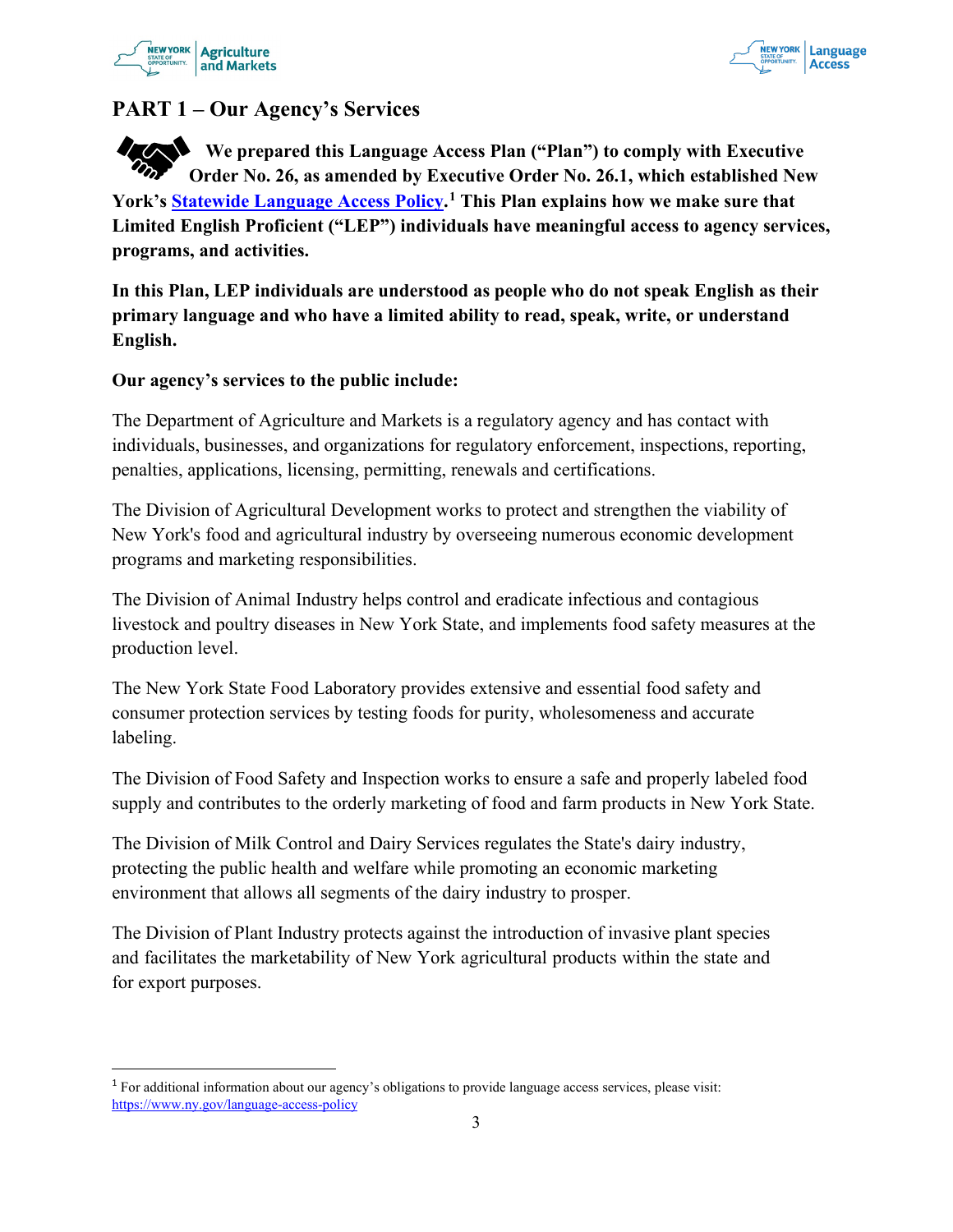



The Division of Land and Water Resources implements programs to protect New York's water resources from non-point source pollution through technical assistance, grant administration and assistance to county soil and water conservation districts.

The Division of Weights and Measures helps assure measurement accuracy and uniformity in commerce throughout New York State in accordance with Article 16 of the Agriculture and Markets Law.

The Division of the State Fair hosts the annual 18-day New York State Fair as well as numerous other events throughout the year, hosting 2.3 million visitors in 2019.

<span id="page-3-0"></span>

**Our agency uses U.S. Census data (including data from the American Community Survey) to determine the top ten languages most commonly spoken by LEP individuals in New York State.** 

**The estimated total number of LEP individuals in our service area is:** Approximately 2.5 million LEP individuals in New York State.

|                | Language       | <b>Estimated Number of LEP Speakers</b> |
|----------------|----------------|-----------------------------------------|
|                | Spanish        | 1,201,322                               |
| $\overline{2}$ | Chinese        | 379,745                                 |
| 3              | Russian        | 119,380                                 |
| $\overline{4}$ | Yiddish        | 64,070                                  |
| 5              | Bengali        | 64,020                                  |
| 6              | Korean         | 55,506                                  |
| $\tau$         | Haitian Creole | 54,746                                  |
| 8              | Italian        | 46,431                                  |
| 9              | Arabic         | 40,781                                  |
| 10             | Polish         | 34,840                                  |

**The top ten languages spoken by LEP individuals in New York State are:**

Our agency will reassess the public's language needs at least every two years after the effective date of this plan.

#### **Our agency tracks encounters with LEP individuals in the following ways:**

The agency's Language Access Coordinator tracks encounters with Limited English Proficient individuals through the contracted vendor(s) used for language interpretation/translation services.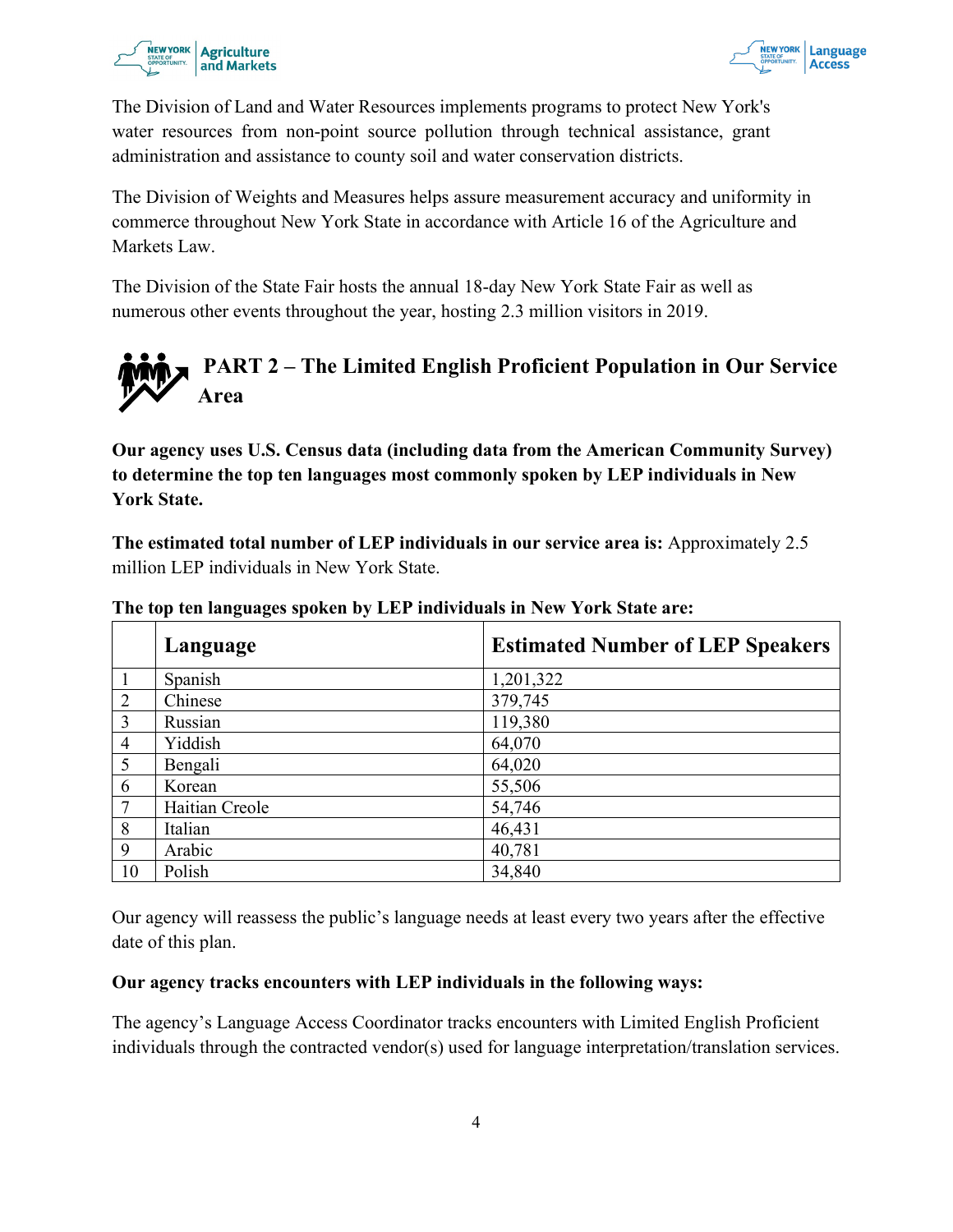

**Services**



# <span id="page-4-0"></span>**PART 3 – Public Outreach About the Availability of Language Access**



**Our agency informs LEP individuals about their right to free language assistance services in the following ways, using at least the top ten languages shown in Part 2 of this Plan:**

 $\boxtimes$  LEP individuals are directly informed by our staff

**In which ways?** Staff utilize the "I Speak" tool which informs the public about the availability of free interpreting services.

 $\boxtimes$  Signs posted about language assistance services

 $\boxtimes$  In areas operated by the agency and open to the public

 $\Box$  Other (describe)

 $\boxtimes$  Information is published on our agency's website in at least the top ten languages spoken by LEP individuals in New York State

- ☒ Outreach and presentations at schools, faith-based groups, and other community organizations **What are the LEP populations targeted?** No specific population is targeted. The "I Speak" tool is used when any event or outreach is conducted.
- $\Box$  Local, non-English language media directed at LEP individuals in their languages **What are the LEP populations targeted?**
- $\square$  Social media posts directed at LEP individuals in their languages

#### **What are the LEP populations targeted?**

- ☒ Telephonic voice menu providing information in non-English languages
- $\Box$  Other (describe)

<span id="page-4-1"></span>

**During** *in person* **encounters, our agency uses the following tools to determine whether an individual is LEP, and what their primary language is:**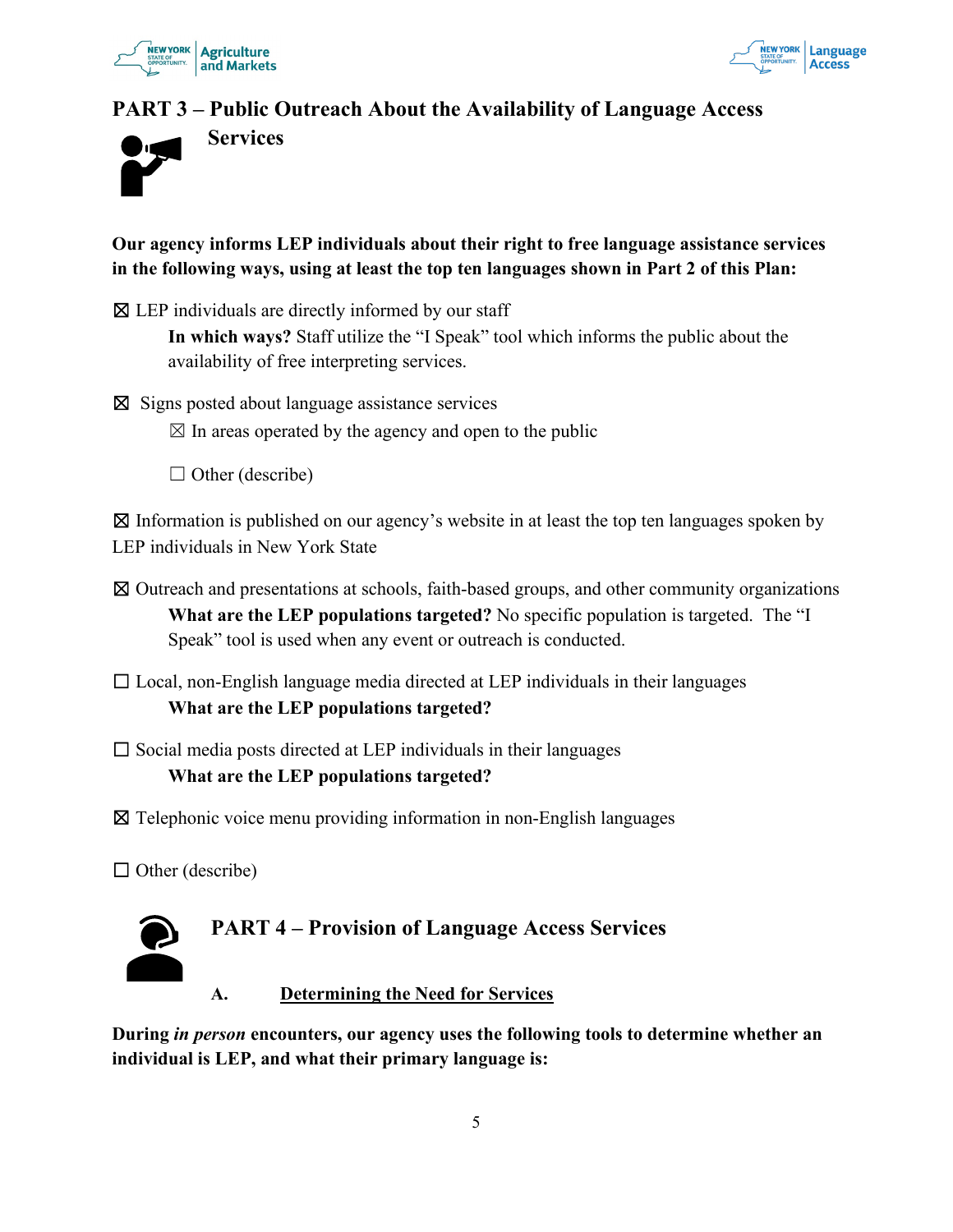



☒ "I Speak" posters or visual aids that provide information about free interpreting services in multiple languages

 $\Box$  Reception staff make those determinations based on training and experience

 $\boxtimes$  Bilingual staff members, where available, assist in identifying LEP individual's language

 $\boxtimes$  Other (describe) Staff make determinations with the assistance of contracted interpretation services.

#### **On** *telephone calls***, our agency uses the following tools to find out if an individual is LEP, and what their primary language is:**

 $\Box$  Reception staff make those determinations based on training and experience

 $\boxtimes$  Bilingual staff members, where available, assist in identifying an LEP individual's language

☒ Telephonic interpreting service

□ Other (describe)

**Our agency's protocols for assessing whether an individual needs** *oral interpreting* **services in different service situations is as follows:**

☒ **During office in-person encounters:** If the person cannot speak English, staff will use an "I Speak" card. Staff will then contact the NYS Office of General Services (OGS) contracted telephonic interpreting vendor for assistance. Staff may also ask for a bilingual staff member to assist with identifying LEP's preferred language and interpretation if available.

☒ **At initial contact in the field:** If the person cannot speak English, staff will use an "I Speak" card. Staff will then contact the NYS Office of General Services (OGS) contracted telephonic interpreting vendor for assistance. Staff may also ask for a bilingual staff member to assist with identifying LEP's preferred language and interpretation if available.

☒ **When speaking on the telephone:** If the person cannot speak English, staff will contact OGS contracted telephonic interpreting vendor for assistance. Staff may also ask for a bilingual staff member to assist with identifying the LEP individual's preferred language and interpretation if available.

☒ **For pre-planned appointments with LEP individuals:** If the person requesting an appointment cannot speak English, staff will use an "I Speak" card. Staff will then contact OGS contracted telephonic interpreting vendor for assistance. Staff may also ask for a bilingual staff member to assist with identifying the LEP individual's preferred language and interpretation if available.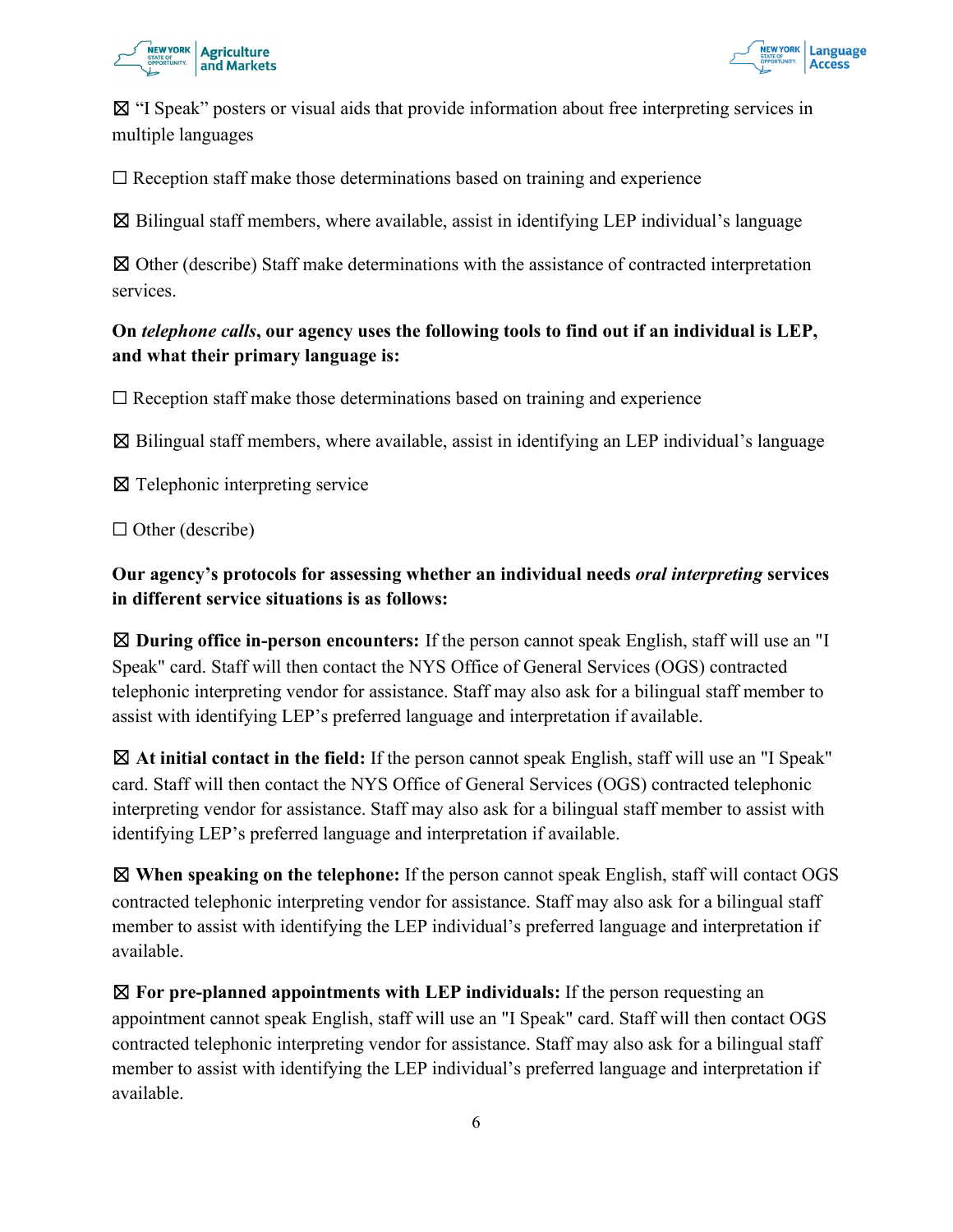



#### ☐ **Other (describe):**

# **Our agency records and maintains documentation of each LEP individual's language assistance needs as follows:**

The agency's Language Access Coordinator tracks encounters with Limited English Proficient individuals through the contracted vendor(s) used for language interpretation/translation services.

#### **B. Oral Interpreting Services**

#### **Our agency has made the following resources available for oral interpreting requests:**

 $\boxtimes$  Bilingual staff members who work directly with LEP individuals

**Number of staff and languages spoken:** We have five positions that have been designated with a Spanish parenthetic, which includes four Food Inspector 1 and one Dairy Products Specialist 1.

☒ Bilingual staff members who provide oral interpreting services on a volunteer basis

**Number of staff and languages spoken:** We have 30 employees who fluently speak a language other than English. These include: 11 who speak Spanish, and 5 who speak Russian. The remaining staff also speak one or more of the following languages: Bengali, Greek, Hindi, Marathi, Hungarian, Ukrainian, Japanese, Malayalam, Serbian, Sinhalese, and Turkish.

☒ Telephonic interpreting service

**Name of vendors:** Any vendor under the NYS OGS Statewide Administrative Services contract.

 $\Box$  Contracts or other arrangements with school and community organizations

**Number of staff and languages spoken:**

☐ Other (Describe)

**Our agency protocols for informing LEP individuals that free interpreting services will be provided and that they do not need to provide their own interpreters is as follows:**

☒ **During office in-person encounters:** If the person cannot speak English, staff will use an "I Speak" card advising interpreting services are provided free of charge. Staff will then contact OGS contracted telephonic interpreting vendor for assistance. Staff may also ask for a bilingual staff member to assist with interpretation if available.

☒ **At initial contact in the field:** If the person cannot speak English, staff will use an "I Speak" card advising interpreting services are provided free of charge. Staff will then contact the OGS contracted telephonic interpreting vendor for assistance. Staff may also ask for a bilingual staff member to assist with interpretation if available.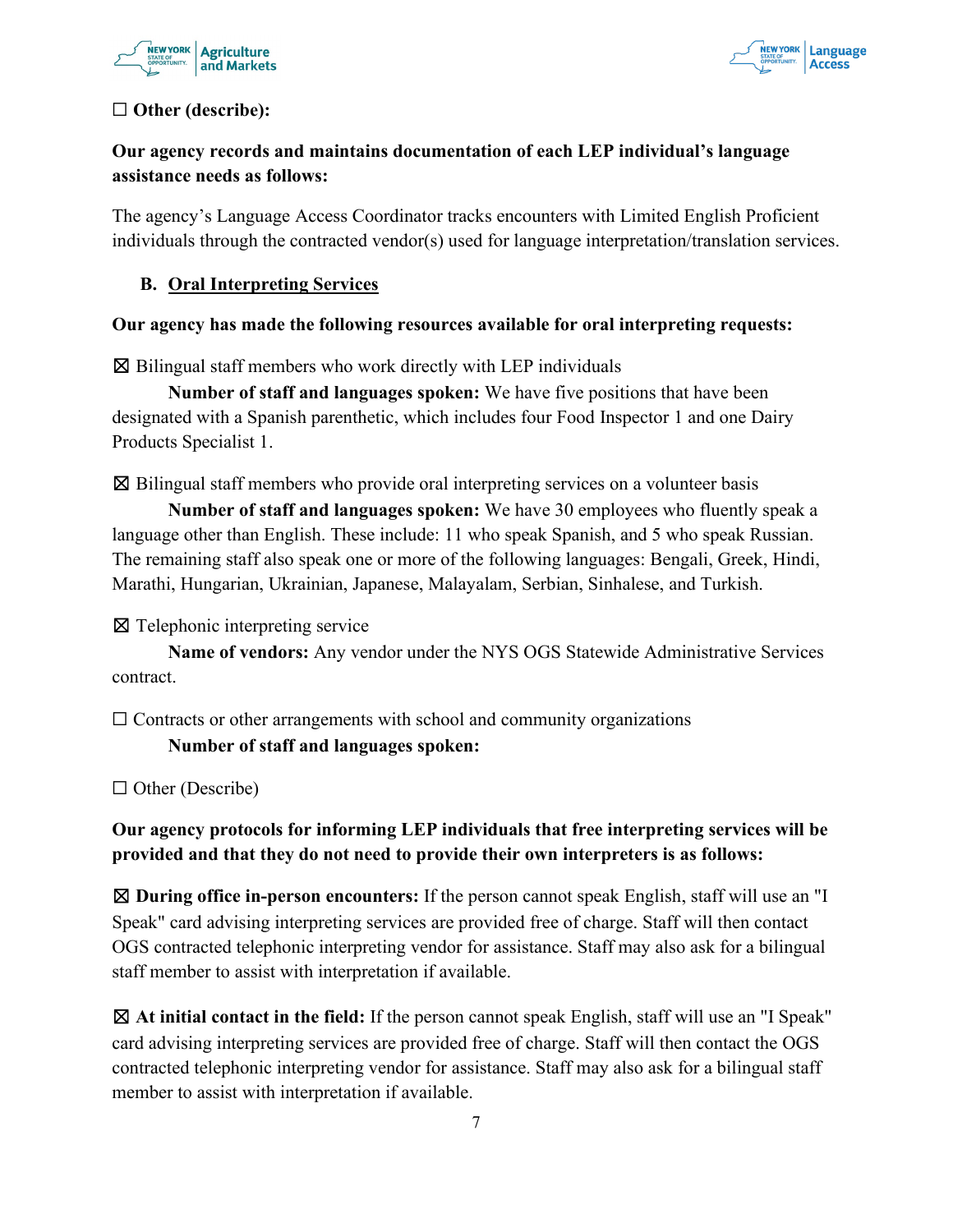#### **NEW YORK Agriculture** and Markets



☒ **When speaking on the telephone:** If the person cannot speak English, staff will contact OGS contracted telephonic interpreting vendor for assistance and will inform the LEP individual that interpreting services are provided free of charge. Staff may also ask for a bilingual staff member to assist with interpretation if available.

☒ **For pre-planned appointments with LEP individuals:** If the person cannot speak English, staff will use an "I Speak" card advising interpreting services are provided free of charge. Staff will then contact OGS contracted telephonic interpreting vendor for assistance. Staff may also ask for a bilingual staff member to assist with interpretation if available.

# ☐ **Other (describe):**

# **Our agency's protocols for obtaining interpreting services in a timely manner is as follows:**

Employees are trained to use the interpreter/translation vendor as necessary. Employees assigned to field positions carry with them a palm card that provides the telephone number of the interpreting service and the Division's account number. Vendor information is also placed on a shared drive for employees' use. Employees may also print vendor resource materials for easy access.

# **If an LEP individual insists on using a family member, friend, or other person as an interpreter, our protocols for deciding whether to accept or decline such an arrangement is as follows:**

LEP individuals that encounter our agency will be informed of the availability of free interpreting services. Generally, an LEP individual may not use a family member, friend, or a minor as an interpreter. However, during emergencies an LEP individual will be permitted to use a minor, a family member, or friend as an interpreter. Upon request, an LEP individual may also be permitted to use a minor, a family member or friend as an interpreter for routine matters, such as asking the location of the office, hours of operation or rescheduling an appointment. Where the interaction with the LEP individual occurs the agency's office, and an individual is permitted to use an interpreter of his or her choosing; he or she must fill out a written consent/waiver form. Where an LEP individual is engaged in official business with the agency, the agency will provide an independent interpreter at all times. An LEP individual will not be permitted to use an independent interpreter of his or her choosing when filling out applications or when involved in other legal matters.

**Our agency provides information to all staff members who have contact with the public about how to obtain oral interpreting services. Our protocol in this regard is as follows:**  All Department employees are trained and provided with procedures they should follow when encountering an individual who does not speak English as his/her primary language and has a limited ability to read, speak, write or understand English.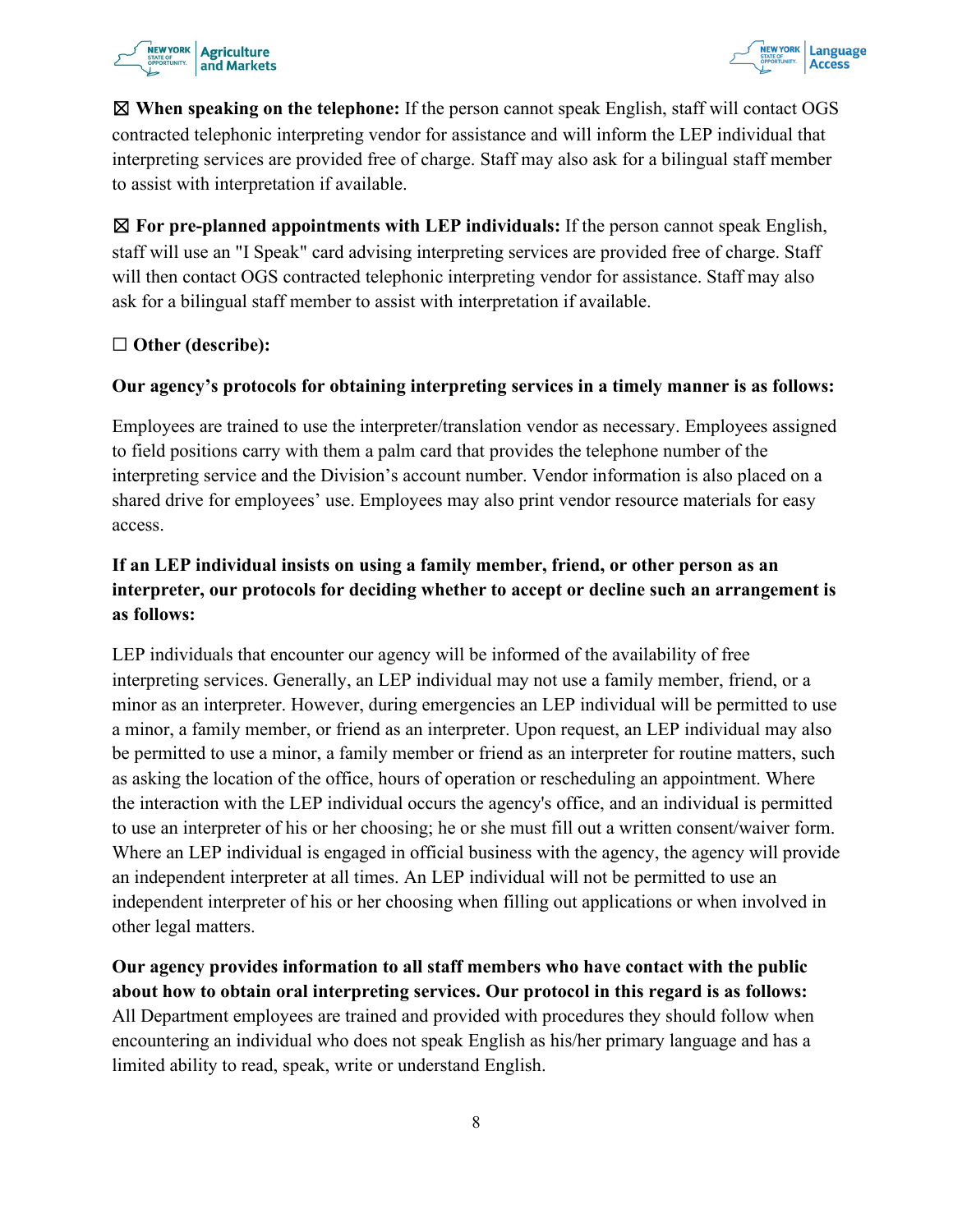



#### **The agency's Language Access Coordinator ("LAC") maintains a list of oral interpreting resources that are available to staff. This resource list includes:**

☒ Names and contact information for all resources

- ☐ Names and locations of staff members who are available to act as interpreters or provide services directly in an LEP individual's primary language
- $\boxtimes$  Languages in which each interpreter or service is qualified
- ⊠ Procedures for accessing each interpreter or service

#### **Our agency records and maintains documentation of oral interpreting services provided to LEP individuals at each encounter. Our protocol in this regard is as follows:**

The Language Access Coordinator tracks all interpreting/translation services and encounters through reports provided by vendors. The Language Access Coordinator periodically surveys staff to ensure there are no deficiencies with our vendor.

#### **Cultural Competence and Confidentiality**

#### **Our agency makes sure interpreters are culturally competent[2](#page-8-0) in the following ways:**

The Department uses multilingual staff volunteers who are self-assessed in their own language competency on a case-by-case basis. Where the Department utilizes independent interpreting services the vendor will implement quality assurance standards to guarantee its interpreters are trained and are linguistically and culturally competent.

#### **Our agency makes sure interpreters follow state and federal confidentiality protocols in the following ways:**

The training provided to staff addresses the importance of confidentiality. Furthermore, independent interpreters will enforce standards of confidentiality in accordance with NYS Law.

#### **C. Translations of Documents**

# **At least every two years after the effective date of this Plan, our agency determines and reassesses vital documents (including website content) that must be translated. This process is accomplished in the following ways:**

The Language Access Coordinator meets with Division Directors annually to review all Department documents and assess those determined to be a vital document. All important documents sent to establishments include a notice written in the top ten languages advising of

<span id="page-8-0"></span><sup>2</sup> Cultural Competence is defined as *a set of congruent behaviors, attitudes, and policies that come together in a system or agency or among professionals that enables effective interactions in a cross-cultural framework.* U.S. Department of Health and Human Services, Office of Minority Health. 2000. Assuring Cultural Competence in Health Care: Recommendations for National Standards and an Outcomes-Focused Research Agenda. Extracted from:

[https://minorityhealth.hhs.gov/Assets/pdf/checked/Assuring\\_Cultural\\_Competence\\_in\\_Health\\_Care-1999.pdf](https://minorityhealth.hhs.gov/Assets/pdf/checked/Assuring_Cultural_Competence_in_Health_Care-1999.pdf)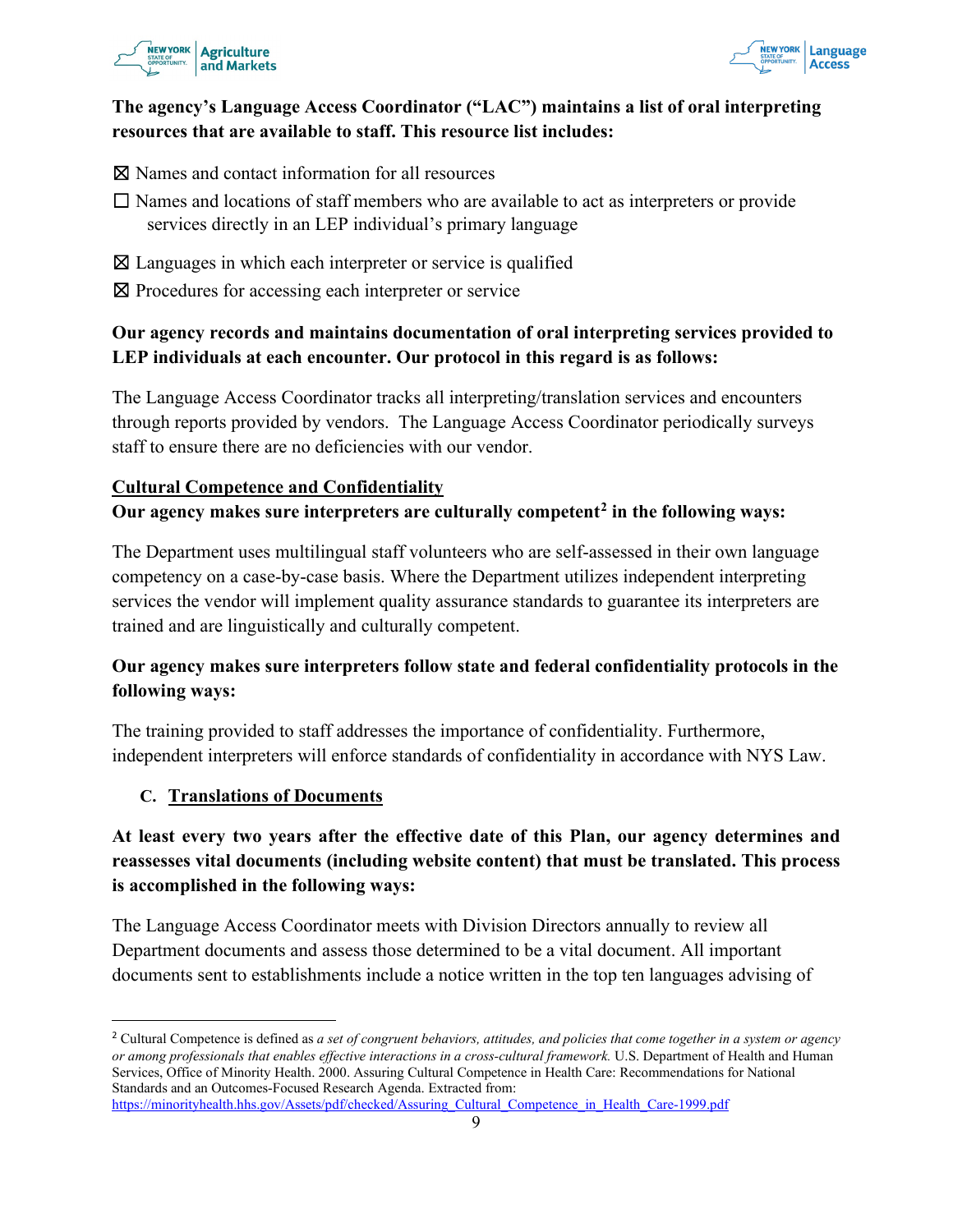



free translation/interpretation services. Based on the feedback from Division Directors, assessments will be made annually where translations may be required, and those documents will be prioritized.

#### **Our agency's process for making sure documents are written in plain languag[e3](#page-9-0) before they are translated into other languages is as follows:**

Department documents are reviewed by Division program staff before being translated. The Department will ensure that documents can be clearly and easily understood by the public.

#### **Our agency has the following resources available for translation of documents:**

☒ Contracts with vendors for translation services

**Names of vendors/languages:** Any vendor under the NYS OGS Statewide Administrative Services contract.

 $\Box$  Contracts or other arrangements with schools and community organizations **Names of schools/organizations and languages:**

 $\Box$  Translation of documents by bilingual staff members

 $\Box$  Other (describe)

# **The agency's Language Access Coordinator ("LAC") maintains a list of translation resources that are available to staff. This resource list includes:**

☒ Names and contact information for all resources

- $\boxtimes$  Names and locations of staff members who are available to provide translations of documents
- $\Box$  Languages in which each translation service is qualified
- ☒ Procedures for accessing each translation service

# **Our agency translates documents that LEP individuals submit in their primary languages in a timely manner. Our protocol in this regard is as follows:**

The Department submits document for translation to our contracted vendor. The Language Access Coordinator tracks translation until completion to ensure timeliness.

# **The following non-exhaustive list of documents are currently translated by our agency in the languages indicated:**

- *AR: Arabic*
- *BE: Bengali*
- *CH: Chinese*
- *HA: Haitian-Creole*

<span id="page-9-0"></span><sup>&</sup>lt;sup>3</sup> The [Plain Writing Act of 2010](https://www.govinfo.gov/app/details/PLAW-111publ274) defines plain language as writing that is clear, concise, well-organized, and follows other best practices appropriate to the subject or field and intended audience. Extracted from: [https://www.govinfo.gov/app/details/PLAW-](https://www.govinfo.gov/app/details/PLAW-111publ274)[111publ274](https://www.govinfo.gov/app/details/PLAW-111publ274)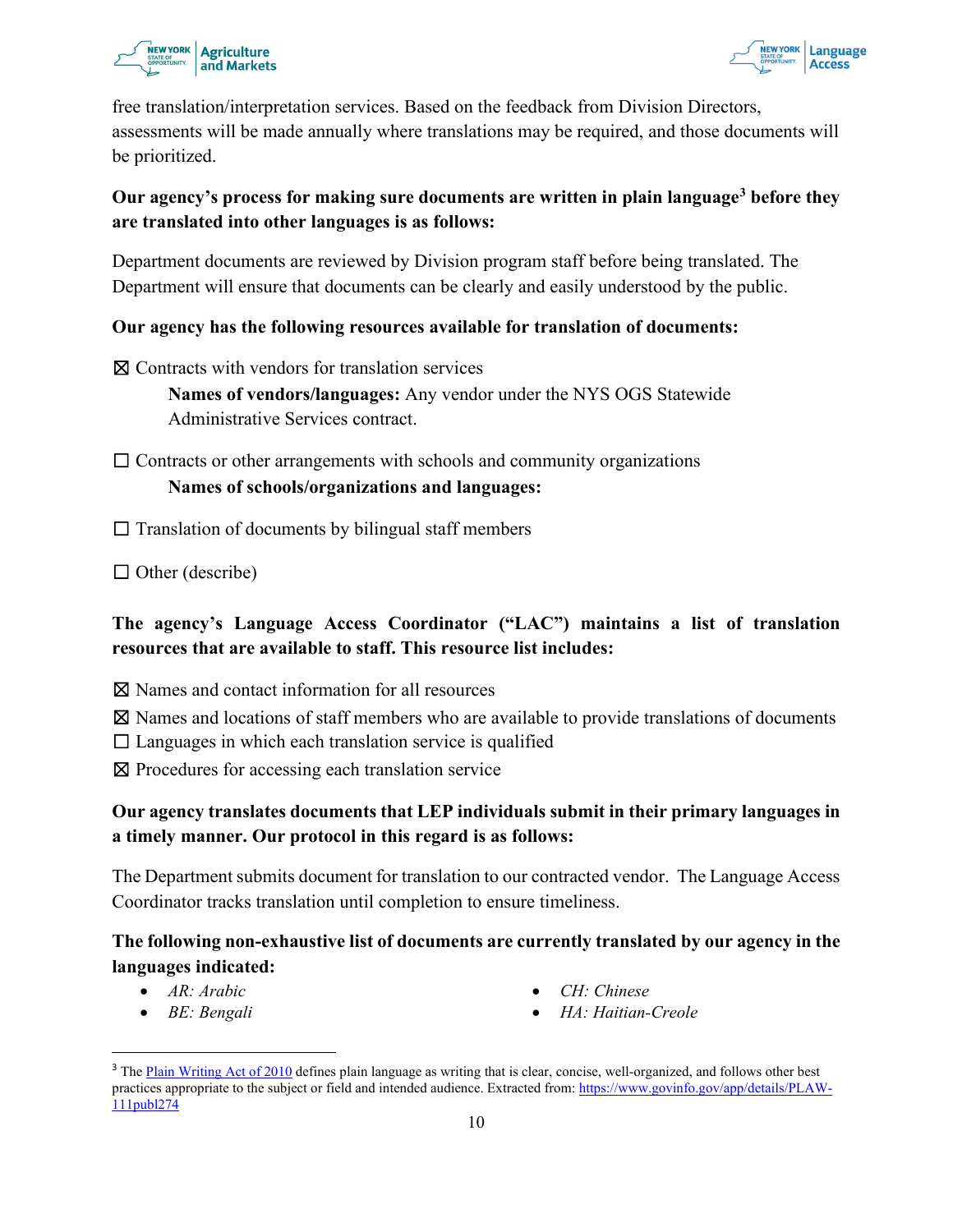



- *KO: Korean*
- *PO: Polish*
- *RU: Russian*
- *SP: Spanish*
- *YI: Yiddish*

|                  |                                                                          | <b>Top Ten Languages</b> |              |              |              |              |              |              |              |              |    |
|------------------|--------------------------------------------------------------------------|--------------------------|--------------|--------------|--------------|--------------|--------------|--------------|--------------|--------------|----|
| <b>Form</b><br># | <b>Name</b>                                                              | <b>AR</b>                | <b>BE</b>    | <b>CH</b>    | HA           | IT           | <b>KO</b>    | PO           | <b>RU</b>    | SP           | YI |
| <b>FSI890</b>    | Notice of Inspection                                                     | $\checkmark$             | $\checkmark$ | $\checkmark$ | $\checkmark$ | $\checkmark$ | $\checkmark$ | $\checkmark$ | $\checkmark$ | ✓            |    |
| N/A              | Milk<br>Receivers Exam                                                   | ✓                        | ✓            | $\checkmark$ | ✓            | $\checkmark$ | ✓            | $\checkmark$ | ✓            | $\checkmark$ |    |
| N/A              | Asian Long-horned<br>Beetle (ALB)<br>Homeowner<br>notifications (letter) | ✓                        | $\checkmark$ | $\checkmark$ | $\checkmark$ | $\checkmark$ | $\checkmark$ | $\checkmark$ | $\checkmark$ | ✓            |    |
| N/A              | Landscaper Guides                                                        | ✓                        | ✓            | ✓            | ✓            | $\checkmark$ | ✓            | $\checkmark$ | $\checkmark$ | ✓            |    |
| N/A              | <b>ALB</b> Fact Sheets                                                   | $\checkmark$             | $\checkmark$ | $\checkmark$ | $\checkmark$ | $\checkmark$ | ✓            | $\checkmark$ | $\checkmark$ | $\checkmark$ |    |
| AI 328           | Division of Animal<br>Industry                                           | ✓                        | ✓            | ✓            | $\checkmark$ | $\checkmark$ | ✓            | $\checkmark$ | ✓            | ✓            |    |

New documents identified for translation after the signing of this Plan and before the 2-year reassessment will be translated in a timely manner.

# **The process for ensuring that translations are accurate and incorporate commonly used words is as follows:**

The Department, through its vendor, will ensure that proofing/editing for correctness and cultural sensitivity are a component of the translation services provided by any vendor under contract as part of the publication process. The Department will also ensure plain language is used in materials produced before translation to ensure information is accessible to a range of literacy levels.

<span id="page-10-0"></span>

**The person in the agency who is responsible for training staff in language access services is:** Mark Lansing, Director of Human Resources

#### **The staff training includes the following components:**

 $\boxtimes$  The agency's legal obligations to provide language access services

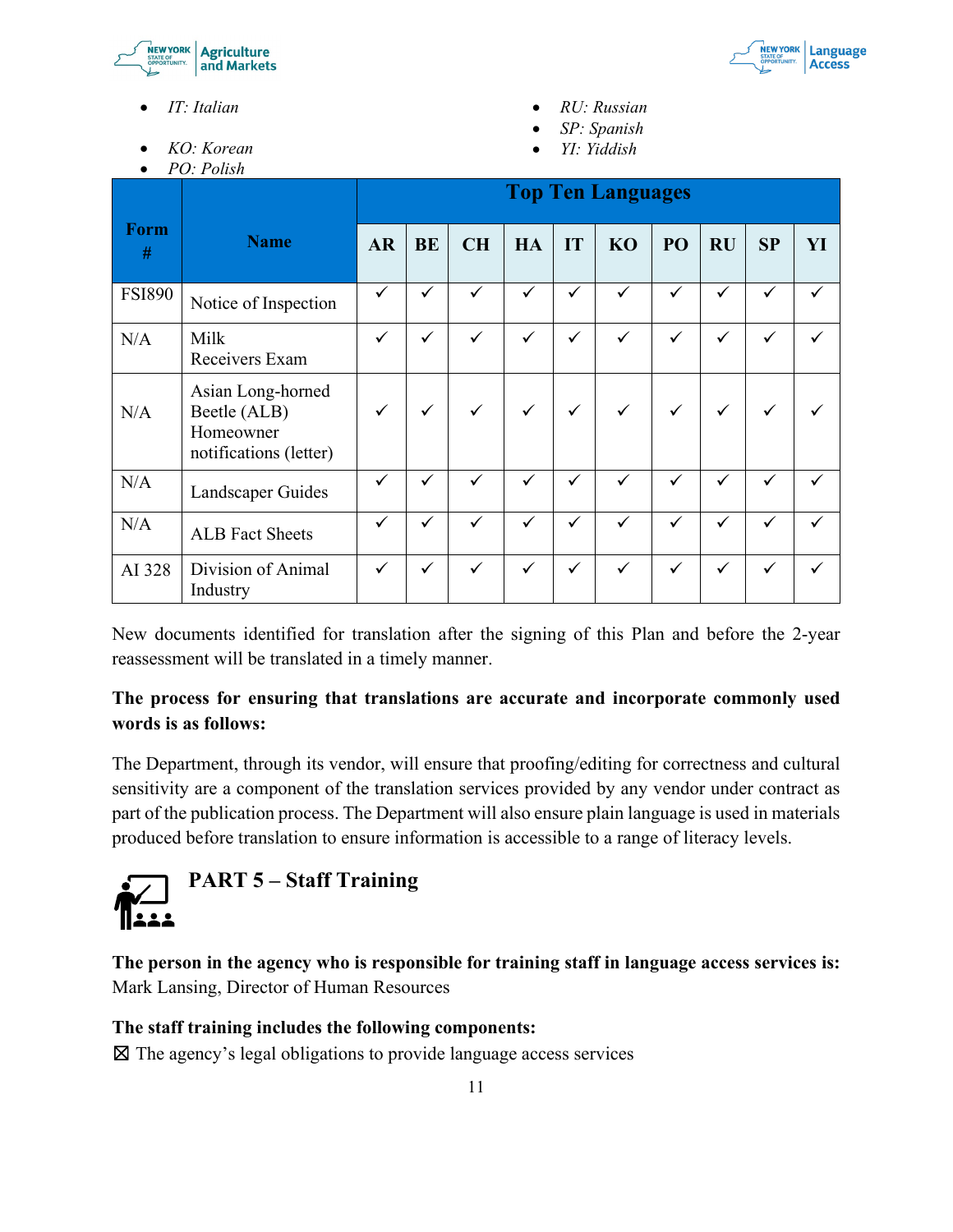



- ☒ The agency's resources for providing language access services
- ⊠ How to access and work with interpreters
- $\boxtimes$  Cultural competence and cultural sensitivity
- ⊠ How to obtain translation services
- ☒ Maintaining records of language access services provided to LEP individuals

#### **The methods and frequency of training are as follows:**

The Governor's Office of Employee Relations annual mandatory training taken by all Department employees includes the legal obligations; how to access language assistance services; how to work with interpreters; cultural competence and cultural sensitivity; documenting the language needs of limited English proficient individuals; and how to obtain written translation services. New employees will receive information and instructions at the time of employment processing.

# **PART 6 – Monitoring the Plan and Responding to Complaints**

#### <span id="page-11-0"></span>**A. Monitoring**

#### **Our agency's Language Access Coordinator ("LAC") will monitor implementation of the Plan to make sure we are in compliance. Our protocols in this regard are as follows:**

The Language Access Coordinator annually reviews collected data, availability of translated materials, and proper posting of signage to ensure compliance with the Plan. Forms are reviewed on an annual basis to determine whether they are vital documents. The Language Access Coordinator holds meetings with Division Directors to discuss language services and whether current services are meeting the needs of Limited English Proficiency individuals pursuant to the Executive Order.

#### **B. Complaints**

**We provide information to the public in at least the top ten most commonly spoken non-English languages in the state, advising members of the public of their right to file a complaint if they feel that they have not been provided adequate language access services or have been denied access to services because of their limited English proficiency. We do not retaliate or take other adverse action because an individual has filed a language access complaint.** 

**We display information on the right to file a complaint, and the procedures for filing a complaint, in the following manner:**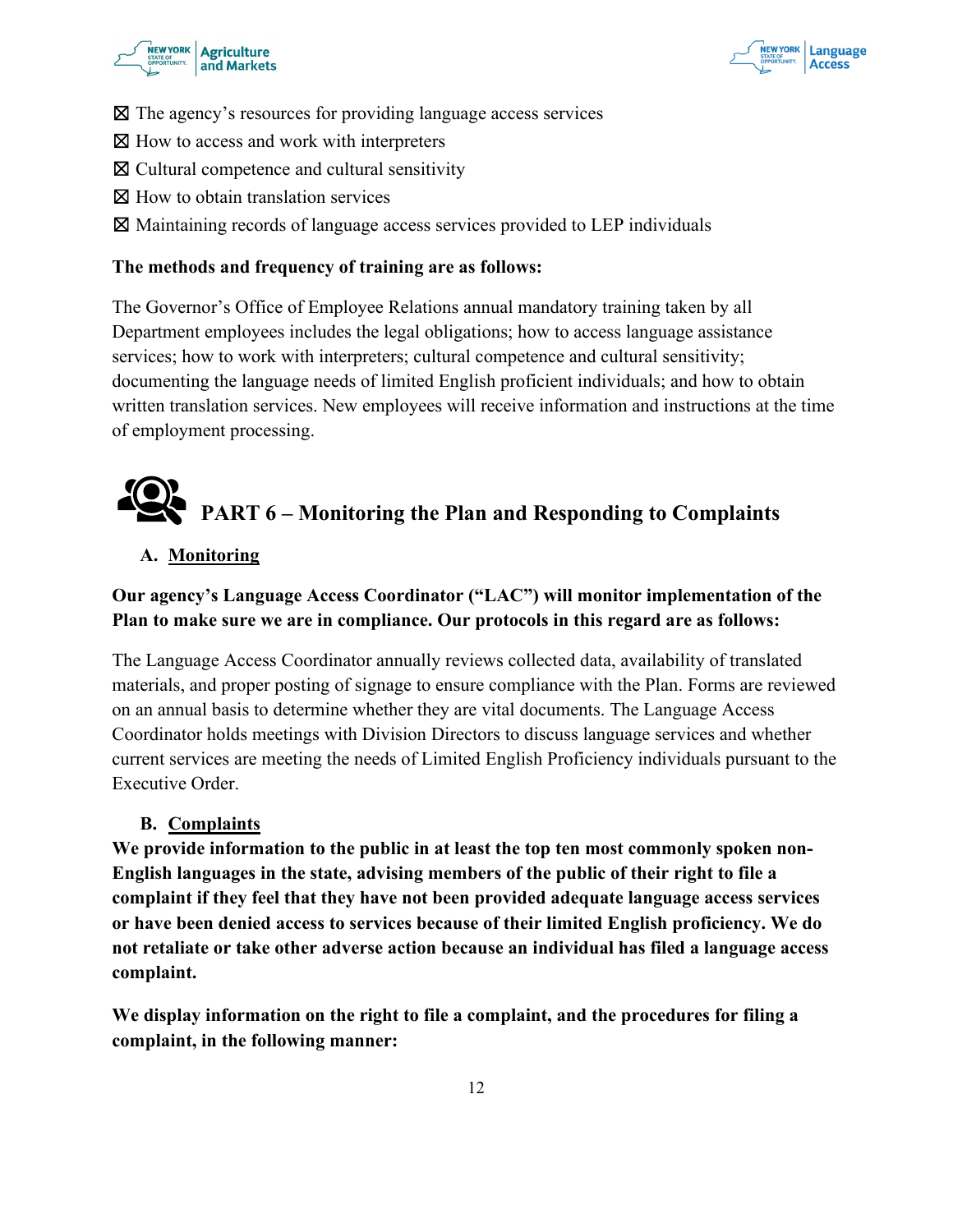



The standardized complaint forms, along with the procedures for filing a complaint, are available in all ten languages in our public offices upon request. They are also available for download or online submission through our website. Additionally, information on the right to file a complaint is posted in the top ten languages on our website and in our offices in areas where it can be easily seen by the public.

# **We handle complaints made to the agency regarding the provision of language assistance services in the following manner:**

All complaints received by Department personnel are forwarded to the Agency Language Access Coordinator for review and resolution.

All complaints must be timely forwarded to the Statewide Language Access Coordinator.